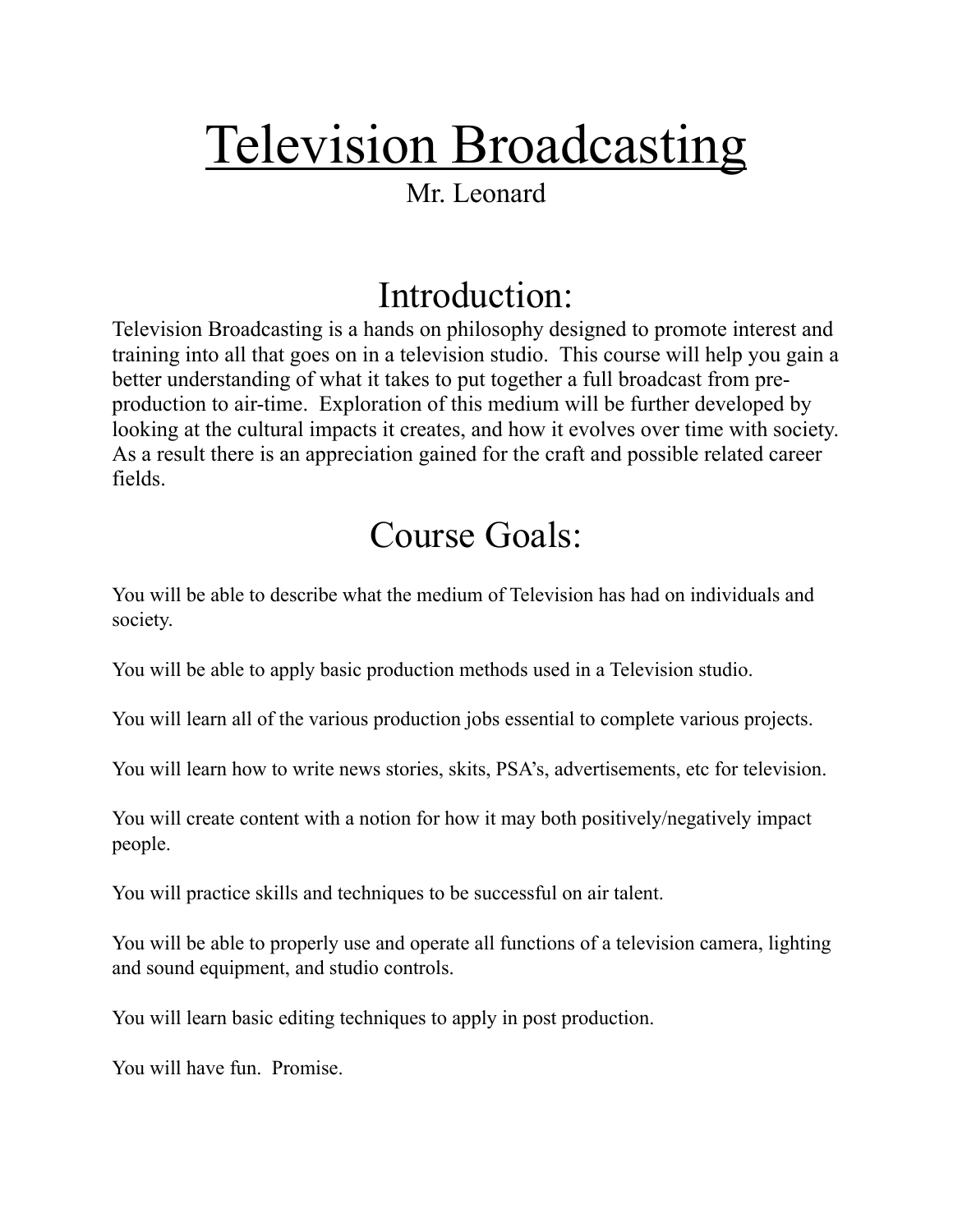### About the class:

Television and video production is a time sensitive activity and demands a working knowledge of advanced computer software and electronics. It also requires that each student work in a cooperative environment and show leadership skills in managing yourself, deadlines, group members, and tasks in group and individual projects.

## Equipment:

Respect of the equipment is essential. Equipment is limited and expensive and we need to keep it in excellent working condition. The use of school equipment is a privilege. Please use the equipment correctly and safely at all times, or you will lose the privilege of using it. Not being allowed to use the equipment will severely impact your ability to complete assignments.

### Shooting Video:

There may be times where shooting video will be done outside of the studio, and after school. All shooting locations in and around school must be approved by the teacher first. If scheduling after school shoots be sure to use the equipment as efficiently as possible and organize this with Mr. Leonard first. **Please remember that you may be tapped at anytime in the classroom for a demonstration. That being said...** 

**You can not refuse to be on camera. Everyone in class will have to do the morning show as on air talent.** 

#### Safety:

I cannot stress enough the importance of safety in video production. Electricity is dangerous, so handle lights, cords, etc. with the utmost care. Be aware of your surroundings at all times when shooting. Safety of you and your crew is #1.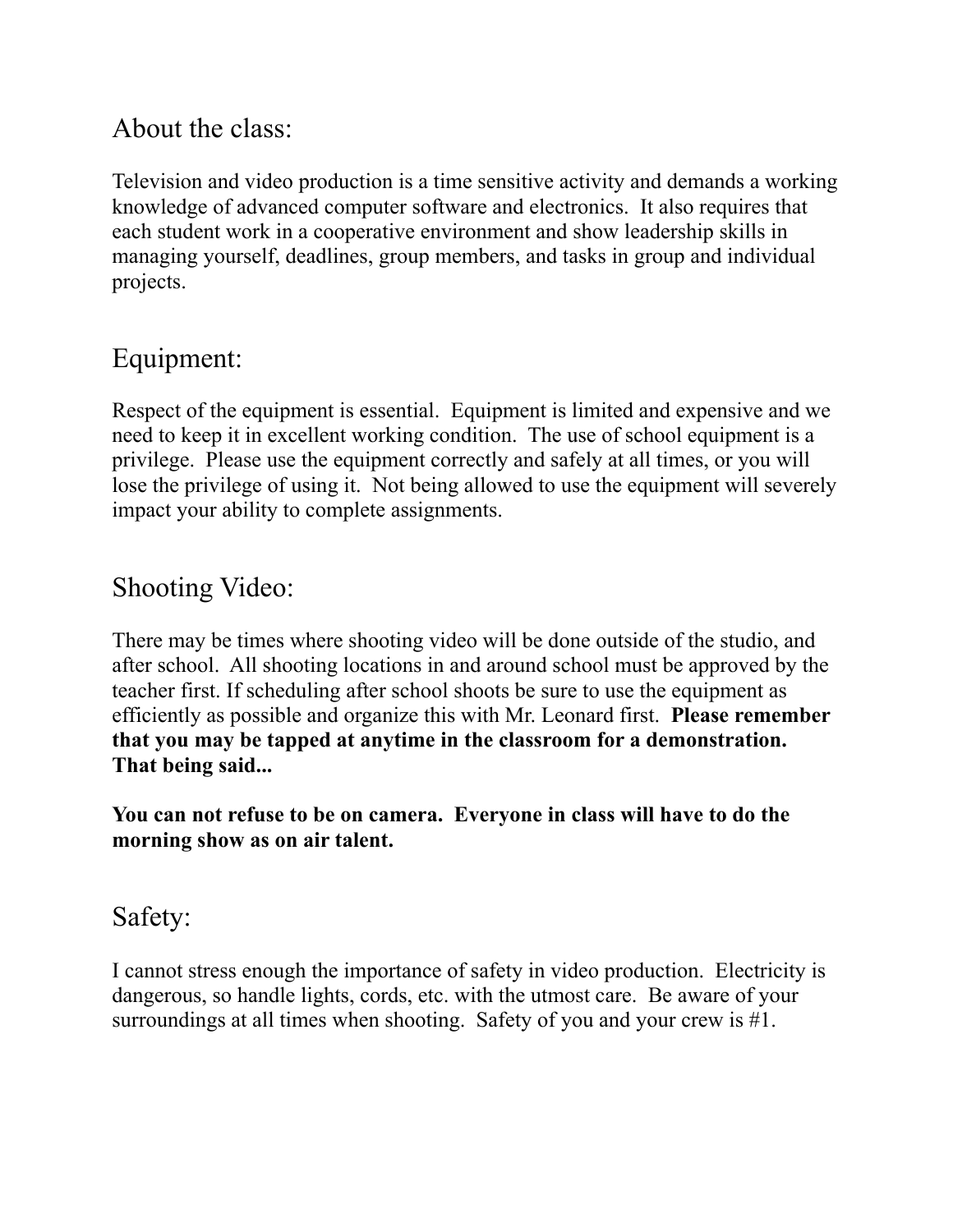# Course Expectations:

Regular and on-time attendance is critical to success in this class.

You need a positive attitude, a good work ethic and willingness to push yourself into new areas of your own creativity.

You are responsible for your actions at all times.

Do not touch things you are not working on. Others may have work in progress.

If you get it out, put it away. If you make a mess, clean it up. The classroom and studio should be clean at the end of every class.

The editing stations, control room, and studio are a **no food and drink area**. Bottled water is OK, but will not be brought into the studio or control room.

Any unethical, inappropriate, or destructive behavior will not be tolerated and can be grounds for dismissal from this classroom.

When you are outside the classroom working on assignments you are to act maturely and responsibly. Your actions reflect the teacher, this class, and school.

Take care of the things you are working with, computers, cameras, etc. Any issues or problems report to the teacher immediately.

There will be a lot of group projects. Once your group is established, that is the group you will work with. If there are problems within the group, please let me know, but try and solve them!

Do your Best! Work Hard! Work Together! Have Fun!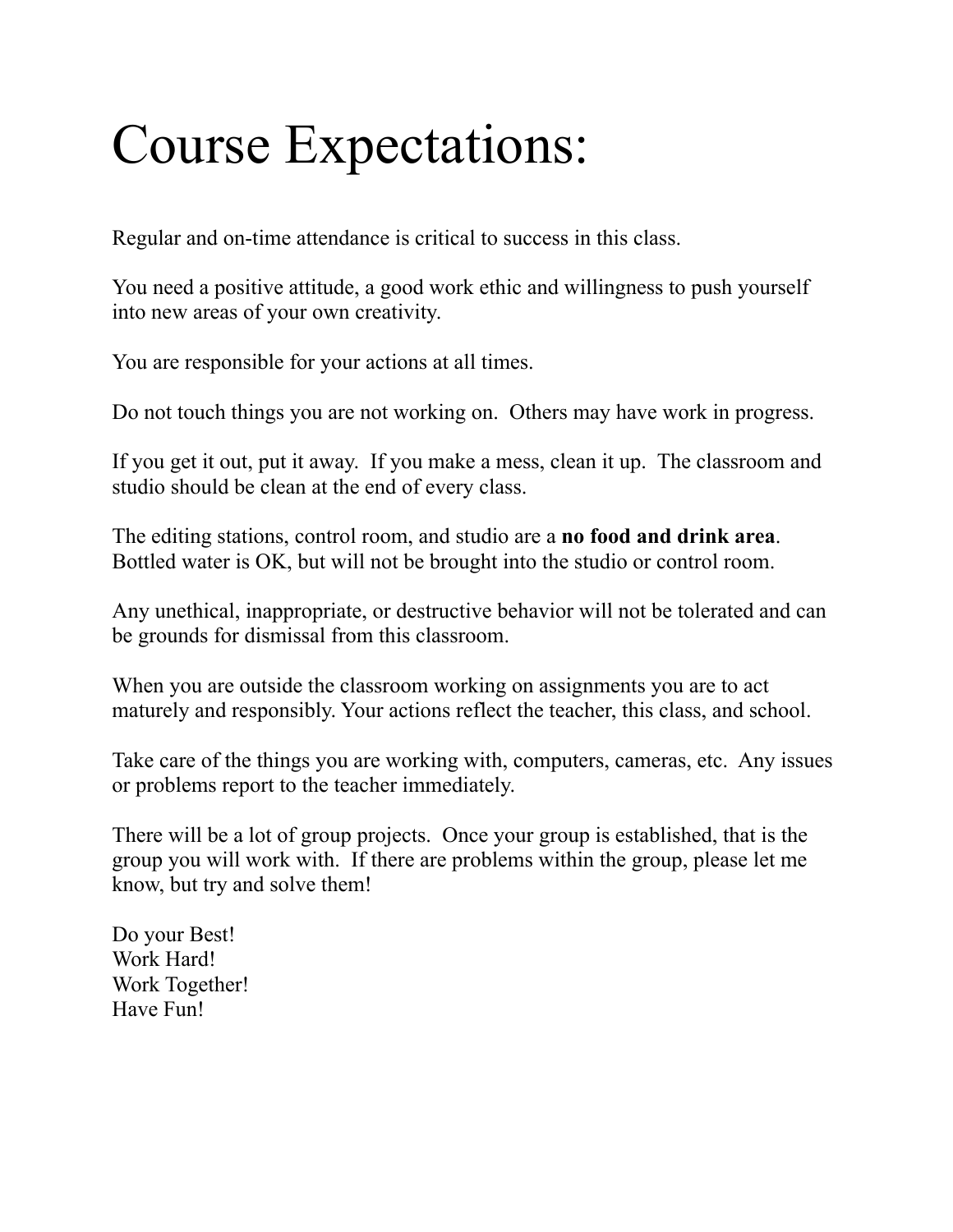#### **General Outline For Grading**

It's all about creating a meaningful show each and every class. Video segments come together in a professional way, utilizing tools in the studio and classroom to produce engaging material that is entertaining, thought provoking, and showcases our school in a positive light. The studio team will run a show everyday and must work as a team to have a seamless production.

Note:

Not completing a segment on time will cause a grade reduction. Abstaining from being talent for the day will result in a zero for the day.

#### **% Breakdown**

| Segments/Studio Work40% |  |
|-------------------------|--|
| Class Participation40%  |  |
|                         |  |
|                         |  |

NOTE: YOU WILL NOT PASS THIS CLASS IF YOU DON'T CONTRIBUTE DAILY TO OUR SHOW!